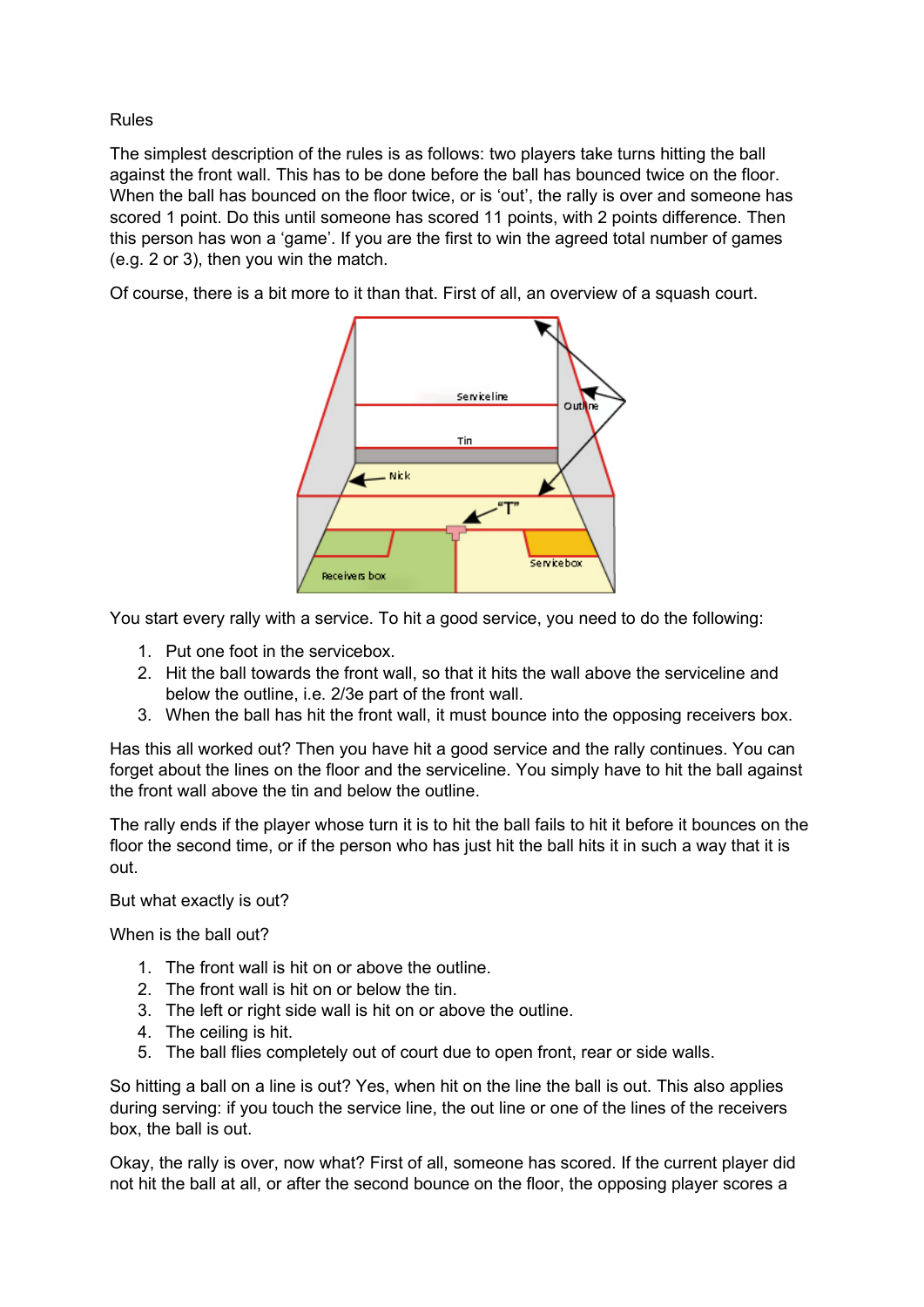point. If the current player did hit the ball before the second bounce on the floor, but hit the ball in such a way that the ball was out, the opposing player scores a point.

For the next point, two situations are possible: the player who served for the previous point scored, or the person who received the service for the previous point scored.

If it was the server who scored the point, he/she may serve again. However, he/she must now serve from the opposite side of the court. So, if he served from the right side towards the left receivers box, he /she must now serve from the left side towards the right receivers box.

If the player who received the service scored the point, he/she may now serve, but may choose to serve from the right side or the left side.

The scoring is very simple. If you score a point, regardless of whether you served or received the service, add 1 to your total points. So; 1-0, 2-0, 3-0 and so on. You finish a game (similar to a set in tennis) when you are the first to score 11 points. However, you must also have at least a 2 point difference with your opponent. So 11-9 is possible, 11-10 won't suffice to win the game, you will have to continue to, for instance, 12-10 or 13-11 or beyond. Prior to the match, you agree with your opponent how many games you need to win to win a match. Most common is 3 games to win ('best of five') or 2 games to win ('best of three').

Help, I've hit my opponent with the ball, now what do I do?

Hitting your opponent of course can happen by accident. You can even do it on purpose but this is not very sportsman like and especially painful for your opponent. In official matches deliberately hitting your opponent will lead to disqualification.

So, first of all, apologize and then apply the following rules:

- If you hit your opponent and the ball was on a direct path to the front wall, the point is yours ('stroke'). It sounds mean, but you get the point, your opponent gets the pain. Do realize, in an official match, the referee may give you a warning, penalty or can even disqualify you for this behavior.
- If you hit your opponent and the ball was on an indirect path to the front wall (it would have struck the side or rear wall before hitting the front wall), the point is replayed ('let').
- If you hit your opponent, but the ball would have never reached the front wall, the point is your opponent's.

What about interference in general?

In general, the person whose turn it is to play the ball must:

- Have a fair view of the ball when it comes off the front wall
- Be able to move freely towards the ball
- Be able to hit the ball freely with a reasonable swing
- Be able to play the ball directly to the entire front wall

If the player whose turn it is, is obstructed in any of these matters, it is called interference.

Normally, interference isn't automatically granted or acknowledged. A player must stop play and make an appeal for interference. If the player appeals for interference after first continuing play, the player is too late; the appeal must be made as soon as the supposed interference is suffered.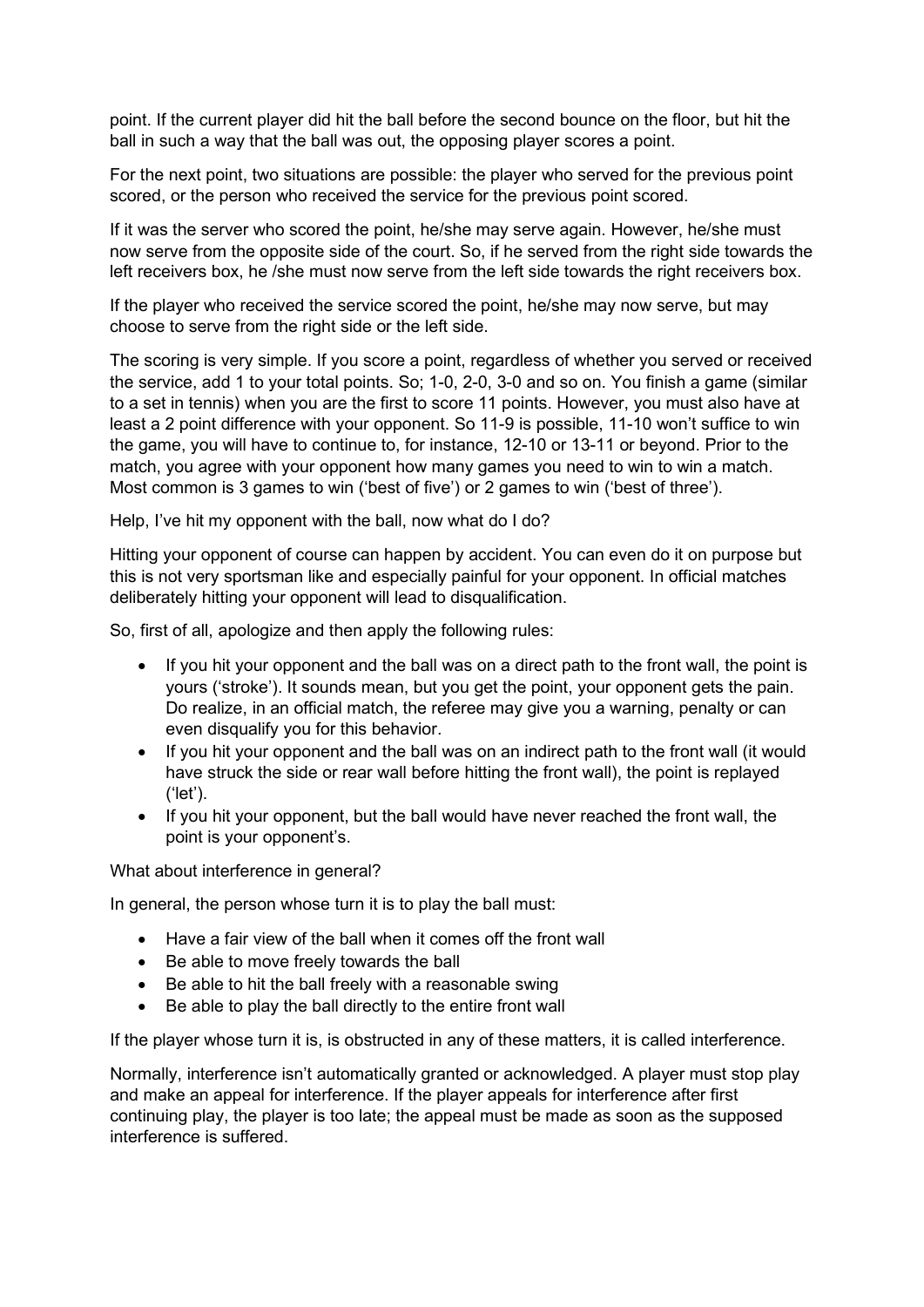Depending on the situation, the interfered player is awarded the point ('stroke'), the point is replayed ('let') or the appeal for interference is rejected ('no let').Determining factors are whether there is interference, whether the other player tried to avoid the interference and whether the player whose turn it was to play could actually reach and hit the ball. Of course, there is always room for interpretation, but this diagram gives a good indication:

|                                             | $No \rightarrow$  | No let        |  |
|---------------------------------------------|-------------------|---------------|--|
| Was there                                   |                   |               |  |
| interference?                               |                   |               |  |
| Yes↓                                        |                   |               |  |
|                                             | $Yes \rightarrow$ | No let        |  |
| Was the interference                        |                   |               |  |
| minimal?                                    |                   |               |  |
| No↓                                         |                   |               |  |
|                                             | $No \rightarrow$  | No let        |  |
| Could the obstructed                        |                   |               |  |
| player have reached                         |                   |               |  |
| the ball, played a good                     |                   |               |  |
| shot and did he make                        |                   |               |  |
| every effort to do so?                      |                   |               |  |
| Yes                                         |                   |               |  |
|                                             | $Yes \rightarrow$ | No let        |  |
| Did the obstructed                          |                   |               |  |
| player continue to play                     |                   |               |  |
| after the interference                      |                   |               |  |
| occurred?                                   |                   |               |  |
| No↓                                         | $Yes \rightarrow$ | No let        |  |
| Did the obstructed                          |                   |               |  |
| player create the                           |                   |               |  |
| obstruction himself                         |                   |               |  |
| while moving towards                        |                   |               |  |
| the ball?                                   |                   |               |  |
| No                                          |                   |               |  |
|                                             | $No \rightarrow$  | <b>Stroke</b> |  |
| Did the opponent                            |                   |               |  |
| make every effort to                        |                   |               |  |
| avoid the interference                      |                   |               |  |
| Yes↓                                        |                   |               |  |
|                                             | $Yes \rightarrow$ | <b>Stroke</b> |  |
| Did the interference                        |                   |               |  |
| prevent the obstructed                      |                   |               |  |
| player from making a                        |                   |               |  |
| reasonable swing                            |                   |               |  |
| $No+$                                       |                   |               |  |
|                                             | $Yes \rightarrow$ | <b>Stroke</b> |  |
| Could the obstructed                        |                   |               |  |
| player have played a                        |                   |               |  |
| winning shot?                               |                   |               |  |
| No                                          |                   |               |  |
| Would the obstructed                        | $Yes \rightarrow$ | <b>Stroke</b> |  |
|                                             |                   |               |  |
| player have hit the<br>opponent with a ball |                   |               |  |
| which otherwise would                       |                   |               |  |
| have gone to the front                      |                   |               |  |
| wall directly or with a                     |                   |               |  |
| winning ball on the                         |                   |               |  |
| side wall?                                  |                   |               |  |